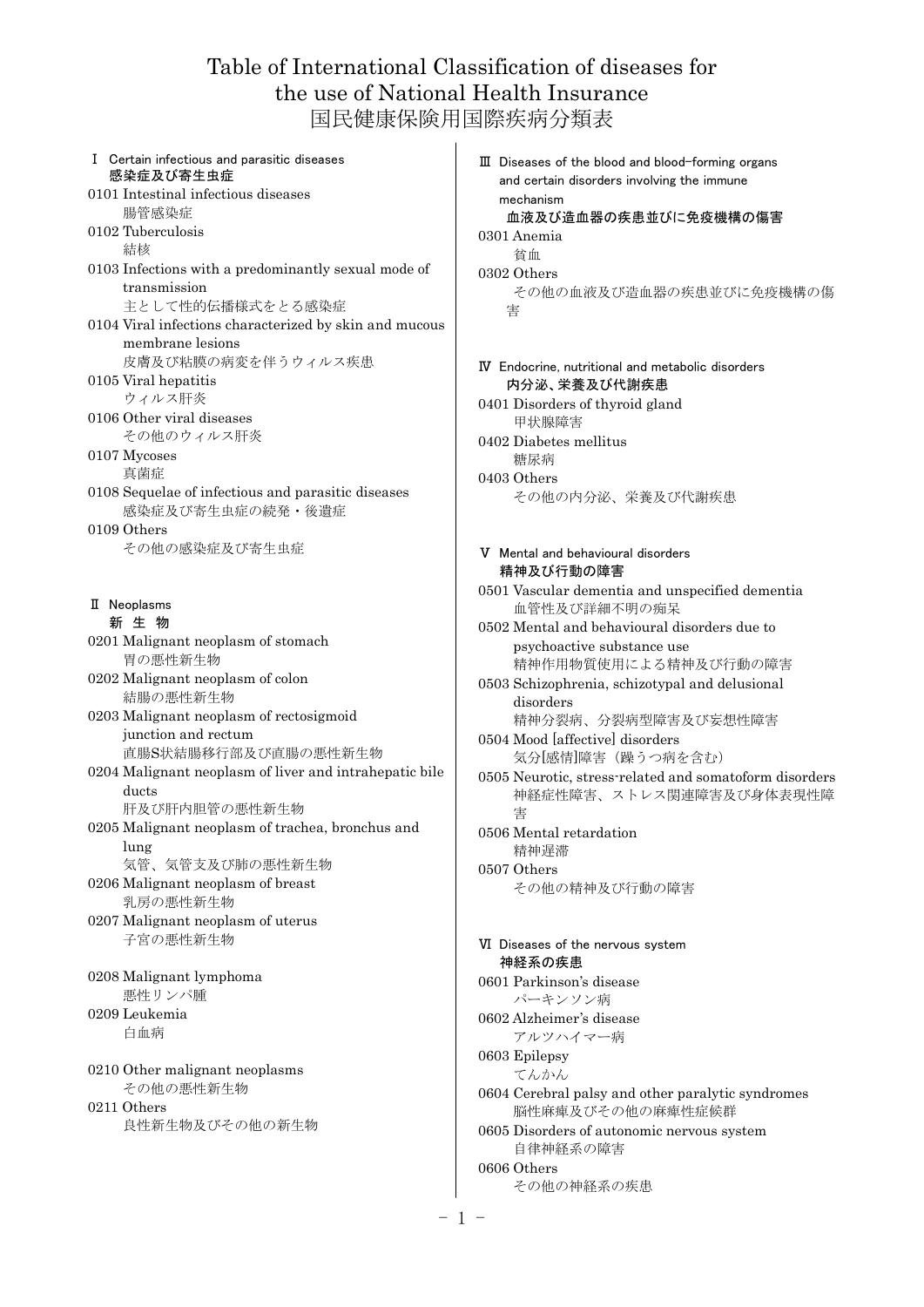Ⅶ Diseases of the eye and adnexa 眼及び付属器の疾患 0701 Conjunctivitis 結膜炎 0702 Cataract 白内障 0703 Disorders of refraction and accomodation 屈折及び調節の障害 0704 Others その他の眼及び付属器の疾患 Ⅷ Diseases of the ear and mastoid process 耳及び乳様突起の疾患 0801 Otitis externa 外耳炎 0802 Other disorders of external ear その他の外耳炎 0803 Otitis media 中耳炎 0804 Other diseases of middle ear and mastoid その他の中耳及び乳様突起の疾患 0805 Disorders of vestibular function メニエール病 0806 Other diseases of inner ear その他の内耳疾患 0807 Others その他の耳疾患 Ⅸ Diseases of the circulatory system 循環器系の疾患 0901 Hypertensive diseases 高血圧性疾患 0902 Ischaemic heat diseases 虚血性心疾患 0903 Other forms of heart disease その他の心疾患 0904 subarachnoid haemorrhage くも膜下出血 0905 Intracerebral haemorrhage 脳内出血 0906 Occlusion of precerebral and cerebral arteries 脳梗塞 0907 Cerebral arteriosclerosis 脳動脈硬化(症) 0908 Other cerebrovascular diseases その他の脳血管疾患 0909 Atherosclerosis 動脈硬化(症) 0910 Hemorrhoids 痔核 0911 Hypotension 低血圧症 0912 Others その他の循環器系の疾患

Ⅹ Diseases of the respiratory-system 呼吸器系の疾患 1001 Acute nasopharyngitis [common cold] 急性鼻咽頭炎[かぜ] 1002 Acute pharyngitis and tonsillitis 急性鼻咽頭炎及び急性扁桃炎 1003 Other acute upper respiratory infections その他の急性上気道感染症 1004 Pneumonia 肺炎 1005 Acute bronchitis and bronchiolitis 急性気管支炎及び急性細気管支炎 1006 Allergic rhinitis アレルギー性鼻炎 1007 Chronic sinusitis 慢性副鼻腔炎 1008 Bronchitis, not specified as acute or chronic 急性又は慢性と明示されない気管支炎 1009 Chronic obstructive pulmonary diseases 慢性閉塞性肺疾患 1010 Asthma 喘息 1011 Others その他の呼吸器系の疾患 ⅩⅠ Diseases of the digestive system 消化器系の疾患 1101 Dental caries う蝕 1102 Gingivitis and periodontal disease 歯肉炎及び歯周疾患 1103 Other diseases of teeth and supporting structures その他の歯及び歯の支持機構 1104 Gastric and duodenal ulcer 胃潰瘍及び十二指腸潰瘍 1105 Gastric and duodenitis 胃炎及び十二指腸炎 1106 Alcoholic liver disease アルコール性肝疾患 1107 Chronic hepatitis, not elsewhere classified 慢性肝炎(アルコール性のものを除く) 1108 Liver Cirrhosis 肝硬変(アルコール性のものを除く) 1109 Other diseases of liver その他の肝疾患 1110 Cholelithiasis and cholecystitis 胆石症及び胆のう炎 1111 Diseases of pancreas 膵疾患 1112 Others その他の消化器系の疾患 ⅩⅡ Diseases of the skin and subcutaneous tissue 皮膚及び皮下組織の疾患 1201 Infections of the skin and subcutaneous tissue 皮膚及び皮下組織の感染症

1202 Dermatitis and eczema 皮膚及び湿疹